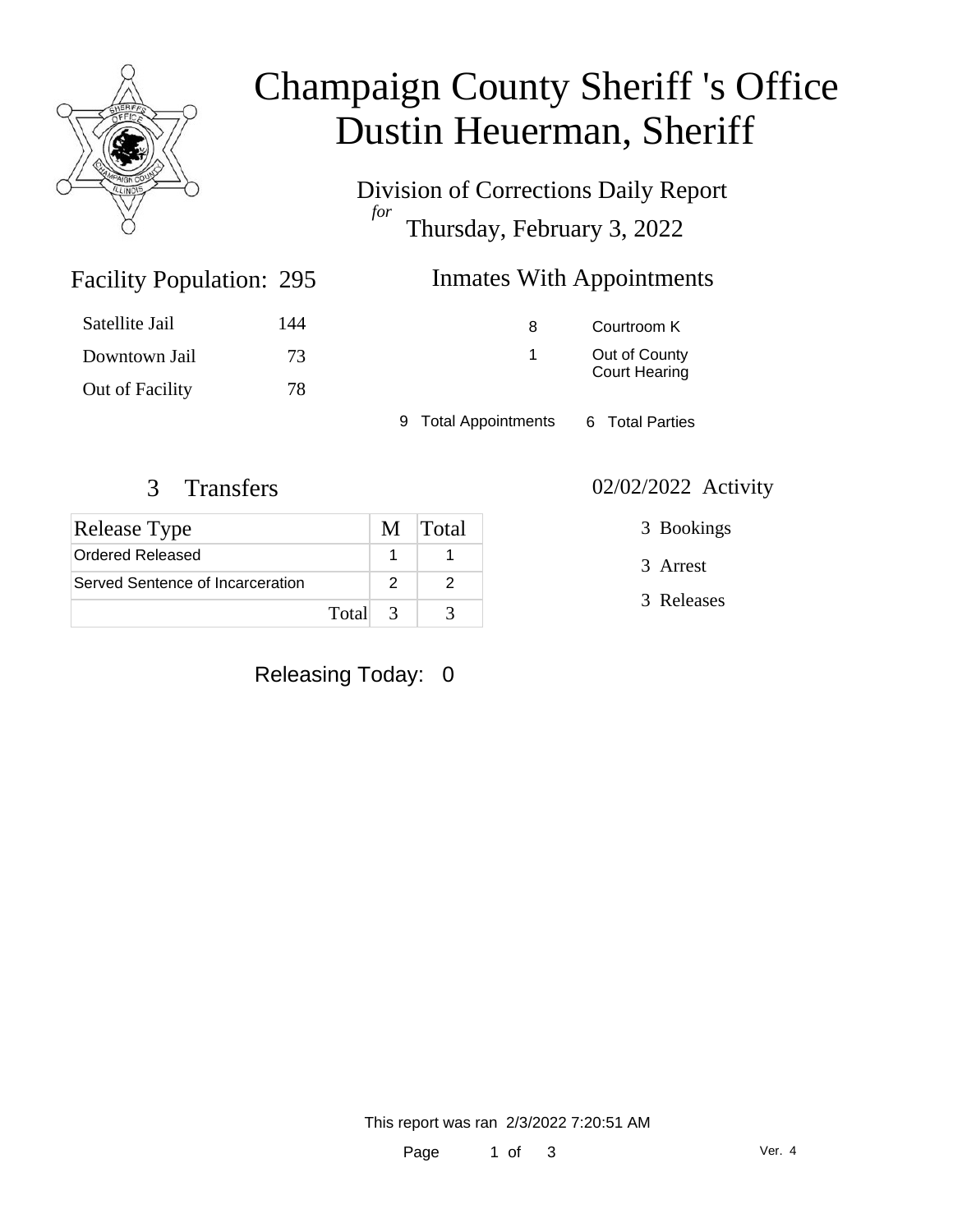

# Champaign County Sheriff 's Office Dustin Heuerman, Sheriff

Division of Corrections Daily Report *for* Thursday, February 3, 2022

#### Custody Status Count

- Direct Criminal Contempt 1
- Electronic Home Dentention 14
	- Felony Arraignment 7
	- Felony Pre-Sentence 7
		- Felony Pre-Trial 213
	- Felony Pre-Trial DUI 4
	- Felony Sentenced CCSO 5
	- Felony Sentenced IDOC 32
		- Hold Sentenced IDOC 1
		- Misdemeanor Pre-Trial 5
			- Petition to Revoke 1
			- Remanded to DHS 4
	- Traffic Sentenced CCSO 1
		- Total 295

This report was ran 2/3/2022 7:20:51 AM